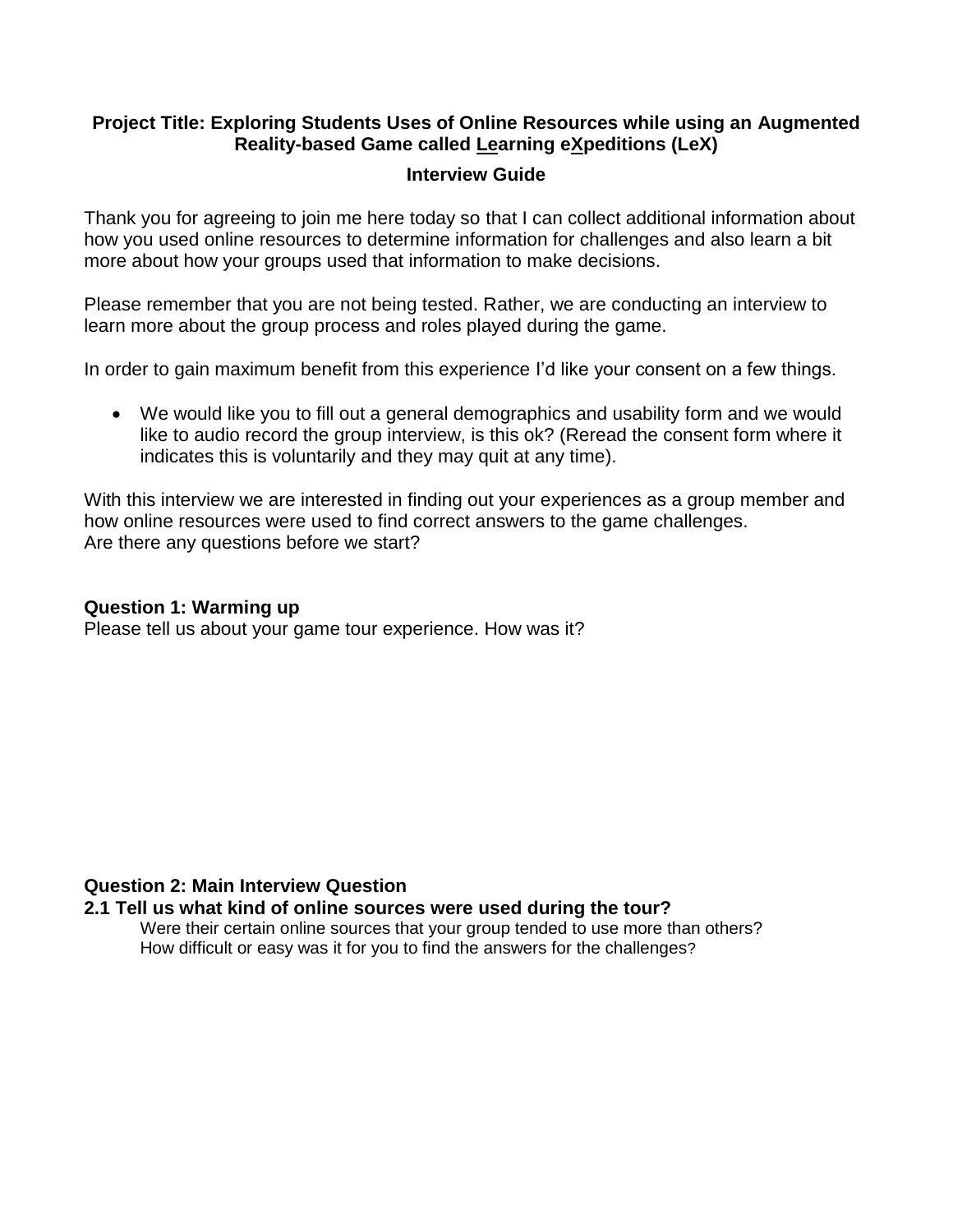**2.2 Did you (or did you not) use the online information sources to affect a group decision and if yes, how?**

**2.3 During the tour were you concerned that the information sources were credible or did you not care? (why? How did you know that the source was credible?)** (How did your group discern or discuss if the online resources were credible or not?)